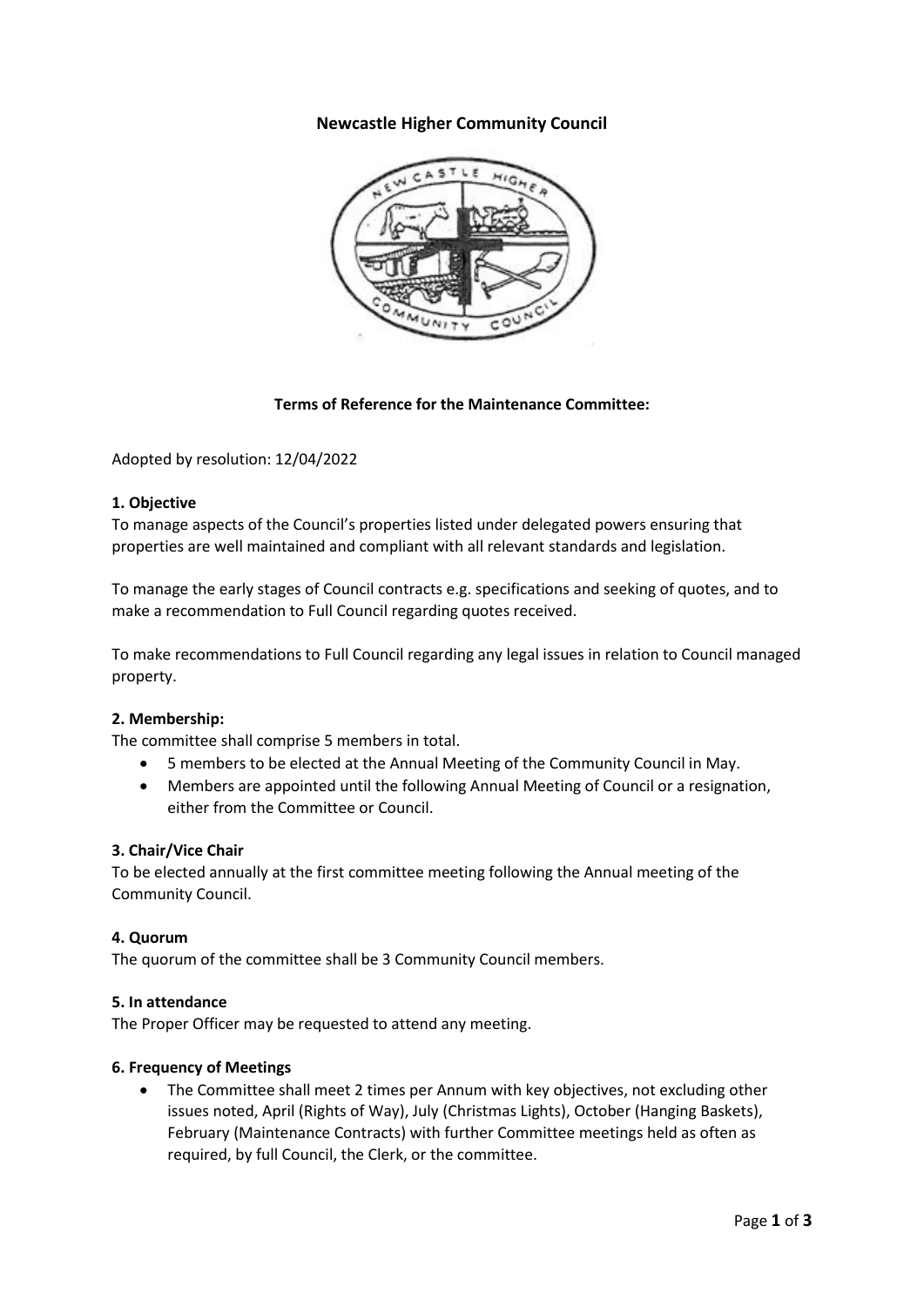- Meetings shall be scheduled for 7 days after a Full Council meeting. (This will normally be a Tuesday)
- The Proper officer will 'call' the meeting and summon members to attend in accordance with standing orders.

# **7. Public participation**

• The Public and Press will be admitted to all meetings of the Committee in line with the Council's Standing Orders. If required, the Committee will have the right to pass a resolution to exclude the press and public in accordance with s1(2) of the Public Bodies (Admission to Meetings) Act 1960 where the Press and Public be excluded from the meeting during consideration of these items due to the confidential nature of this item. Where the press and public are likely to be excluded from the meeting this will be advertised on the Committee's agenda.

### **8. Voting**

• Only appointed committee members may vote and participate at a meeting. In the case of an equal vote the Chairman of that meeting shall have a second or casting vote.

### **9. Appointment of Working groups:**

The Committee may as it feels fit appoint working parties made up of no less than 2 members of the committee, to undertake work relating to any of its duties or responsibilities and report back to the Committee, the Committee will determine the terms of reference for the working group.

#### **10. Minutes**

- Minutes of all meetings will be recorded by the Proper Officer (or delegated) and circulated to all members of the committee and to all Full Council members.
- All resolutions and recommendations made to Full Council shall be recorded in the minutes of the appropriate meeting.

### **11. Accountability and Scope**

• The Chair of the Maintenance Committee is responsible for performing contractor spot checks and contract reviews reporting back to the committee as and when necessary.

#### **12. Delegated Powers:**

The Maintenance Committee has delegated powers for the following:

The committee has full delegated powers for the below matters provided that decisions do not exceed the set annual budget for that area: (Where funding is required outside of agreed budgets decision making must be referred to full council.)

- Maintenance and policies, related to the Council's recreational ground, including the Pheasant Field, Aberkenfig Square and Aberkenfig Woodland.
- To approve and manage a schedule of maintenance for the Council's Sports and Leisure facilities.
- To deal with the maintenance and management of trees on the community Councils managed properties.
- To manage the maintenance, inspection and development of the grounds managed by the Community Council.